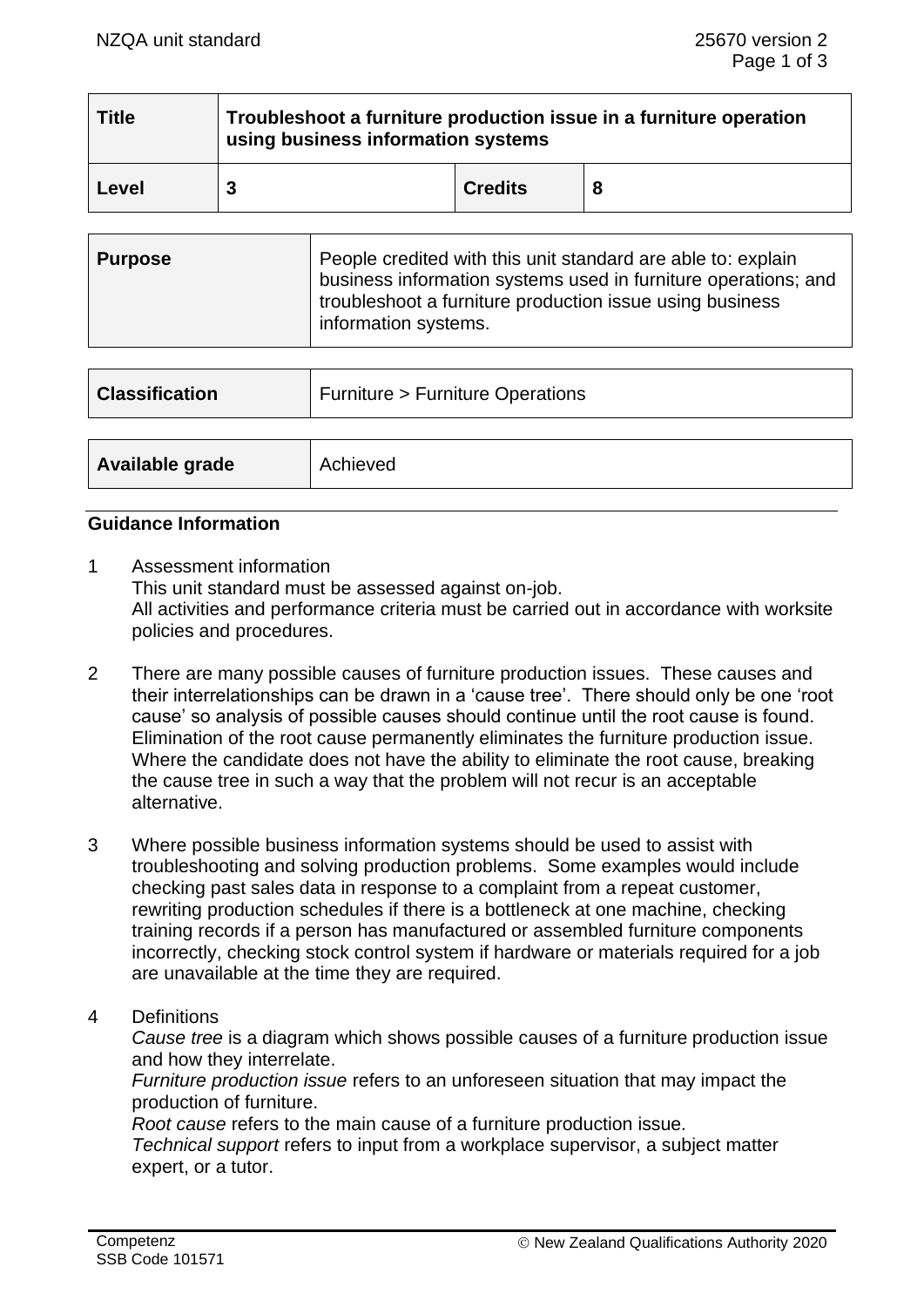*Worksite policies and procedures* refer to documented policies and to documented or other directions provided to staff. These include, but are not limited to, ways of managing health and safety, environmental considerations, quality, and production, and must conform to legislation. Examples include standard operating procedures, company health and safety plans, on-site briefings, and supervisor's instructions.

# **Outcomes and performance criteria**

## **Outcome 1**

Explain business information systems used in furniture operations.

## **Performance criteria**

- 1.1 Types of information collected by furniture manufacturers are identified, and ways in which that information can be utilised is explained.
	- Range may include but is not limited to customer data such as past purchases, name and address; stock information such as inwards and outwards good; production schedules; health and safety records; maintenance schedules; personnel data such as time sheets, leave forms, training records; accounts information such as receipts and invoices; a minimum of four types of information are identified; a minimum of two ways the information can be utilised are explained.
- 1.2 Business information systems available in own workplace are described.
	- Range description to include type of information collected, correct way to input information, at least two reports that can be produced by the business information system, and two uses for each report; a minimum of one business information system is described.

## **Outcome 2**

Troubleshoot a furniture production issue using business information systems.

## **Performance criteria**

- 2.1 Techniques used to identify the presence of furniture production issues are described.
	- Range techniques include measurements from the furniture production process, measurements from furniture components and products, feedback from upstream and downstream processes, employee observations (written or oral), feedback from customers; evidence relating to a minimum of three techniques is required.